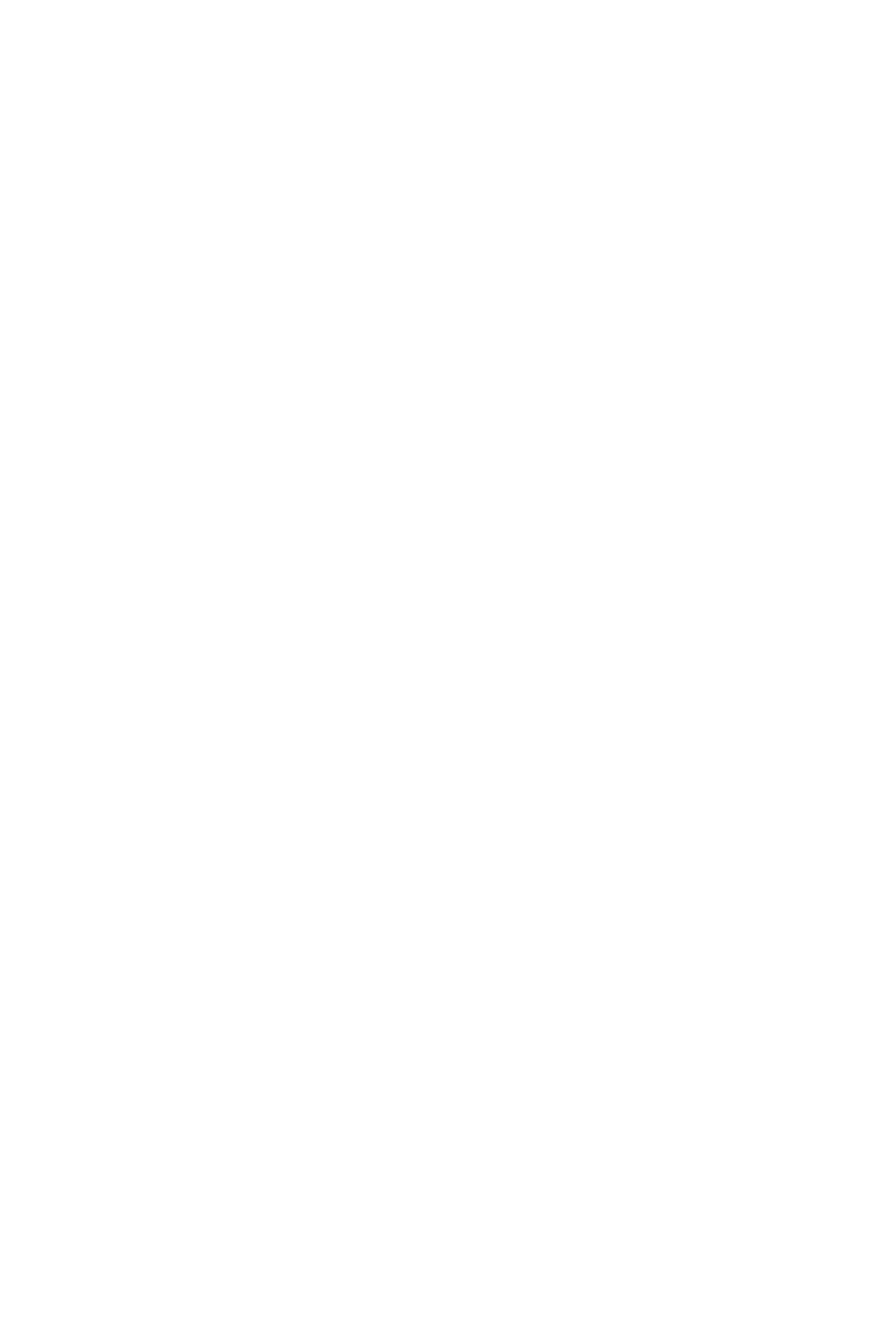## GREATER THAN THE SUM OF ITS PARTS: TOWARD INTEGRATED NATURAL RESOURCE MANAGEMENT IN CANADA

**The Expert Panel on the State of Knowledge and Practice of Integrated Approaches to Natural Resource Management in Canada**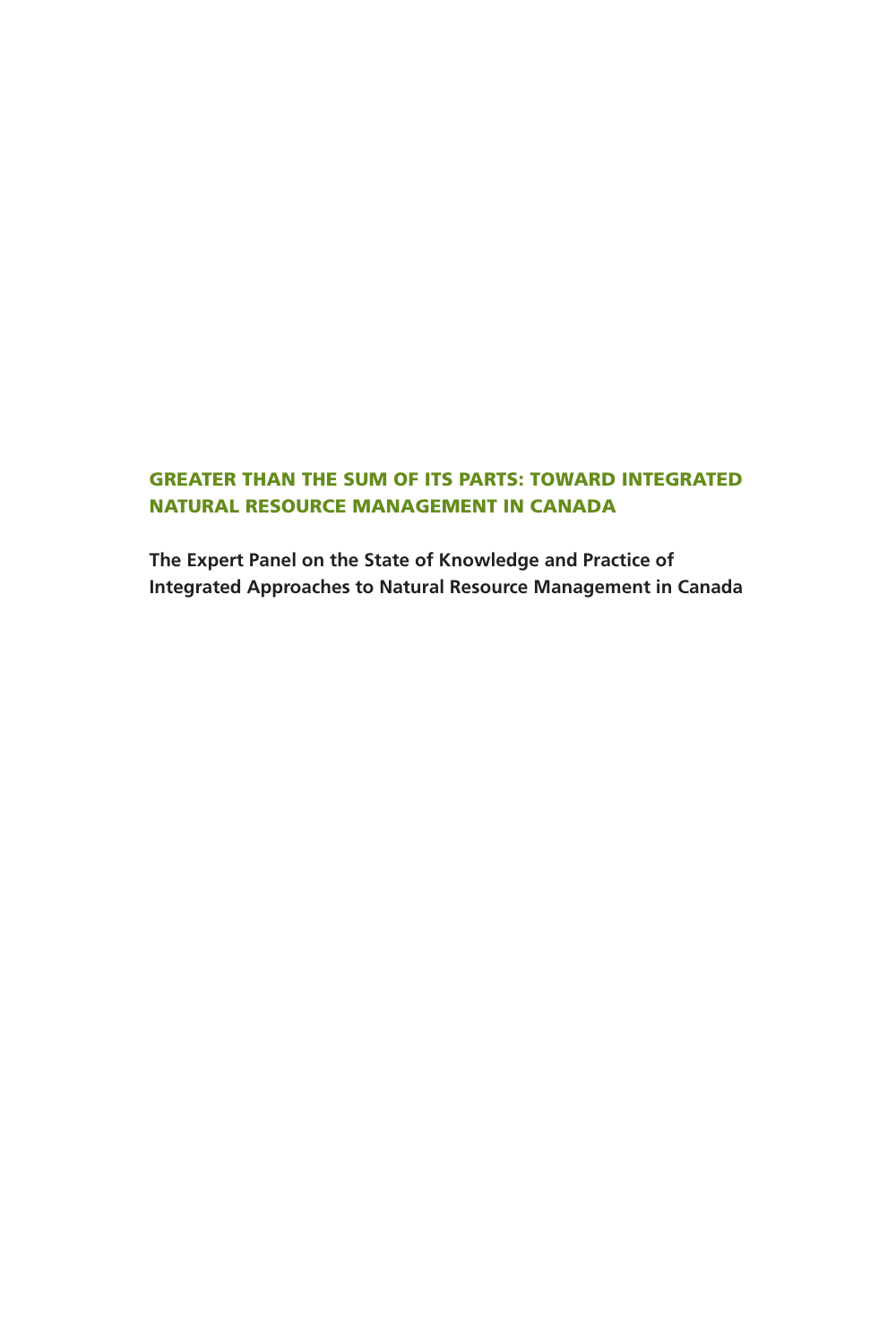## THE COUNCIL OF CANADIAN ACADEMIES 180 Elgin Street, Suite 1401, Ottawa, ON, Canada K2P 2K3

**Notice:** The project that is the subject of this report was undertaken with the approval of the Board of Directors of the Council of Canadian Academies (CCA). Board members are drawn from the Royal Society of Canada (RSC), the Canadian Academy of Engineering (CAE), and the Canadian Academy of Health Sciences (CAHS), as well as from the general public. The members of the expert panel responsible for the report were selected by the CCA for their special competencies and with regard for appropriate balance.

This report was prepared for the Government of Canada in response to a request from Natural Resources Canada, supported by Agriculture and Agri-Food Canada, and Environment and Climate Change Canada. Any opinions, findings, or conclusions expressed in this publication are those of the authors, the Expert Panel on the State of Knowledge and Practice of Integrated Approaches to Natural Resource Management in Canada, and do not necessarily represent the views of their organizations of affiliation or employment, or the sponsoring organizations, Natural Resources Canada, Agriculture and Agri-Food Canada, and Environment and Climate Change Canada.

#### **Library and Archives Canada**

ISBN: 978-1-926522-61-6 (Electronic book) 978-1-926522-60-9 (Paperback)

#### **This report should be cited as:**

Council of Canadian Academies, 2019. *Greater Than the Sum of Its Parts: Toward Integrated Natural Resource Management in Canada.* Ottawa (ON): The Expert Panel on the State of Knowledge and Practice of Integrated Approaches to Natural Resource Management in Canada.

**Disclaimer:** The internet data and information referenced in this report were correct, to the best of the CCA's knowledge, at the time of publication. Due to the dynamic nature of the internet, resources that are free and publicly available may subsequently require a fee or restrict access, and the location of items may change as menus and webpages are reorganized.

© 2019 Council of Canadian Academies Printed in Ottawa, Canada



This project was made possible with the support of the Government of Canada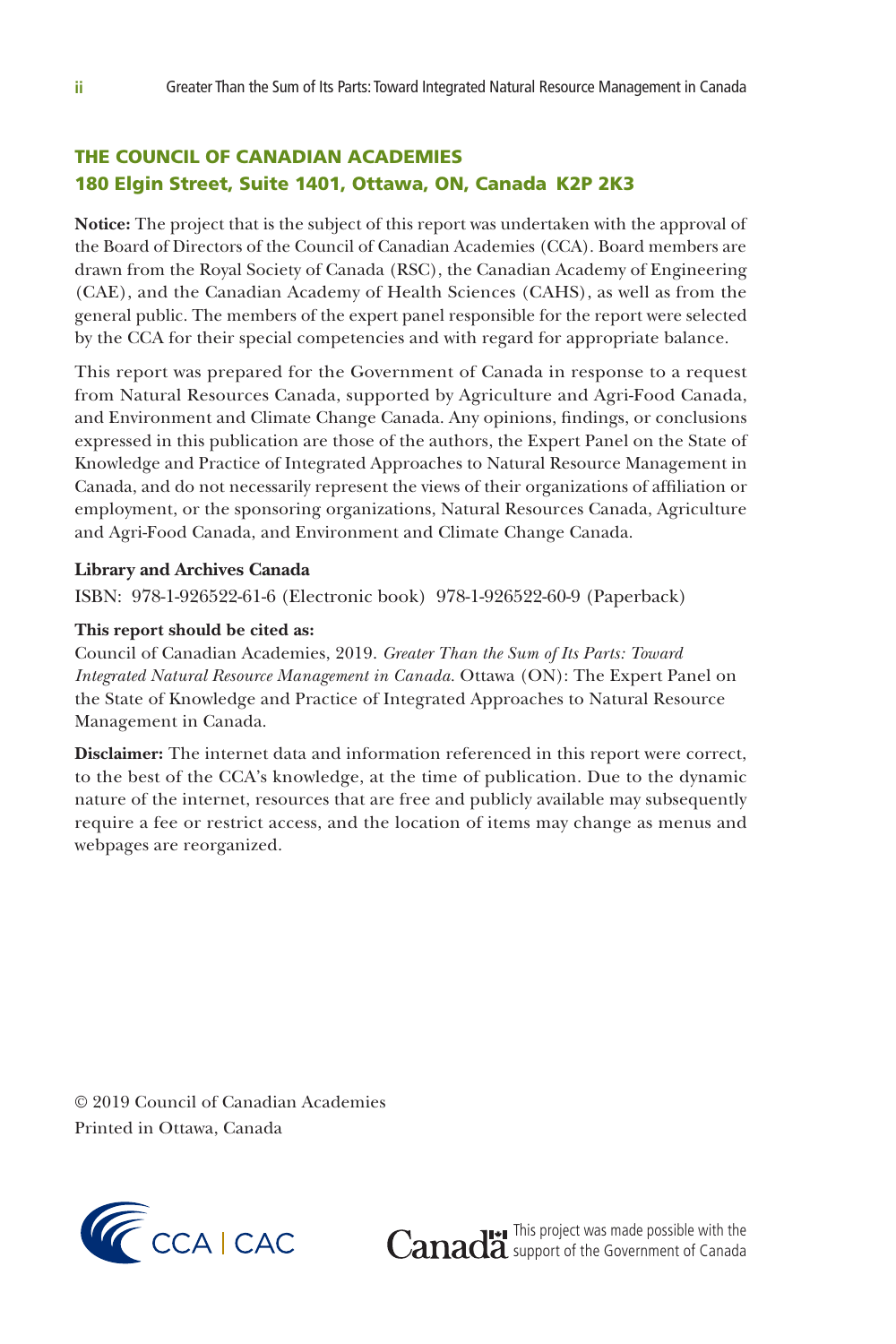## The Council of Canadian Academies

The Council of Canadian Academies (CCA) is an independent, not-for-profit organization that supports independent, science-based, authoritative expert assessments to inform public policy development in Canada. Led by a Board of Directors and advised by a Scientific Advisory Committee, the CCA's work encompasses a broad definition of science, incorporating the natural, social and health sciences as well as engineering and the humanities. CCA assessments are conducted by independent, multidisciplinary panels of experts from across Canada and abroad. Assessments strive to identify emerging issues, gaps in knowledge, Canadian strengths, and international trends and practices. Upon completion, assessments provide government decision-makers, researchers, and stakeholders with high-quality information required to develop informed and innovative public policy.

All CCA assessments undergo a formal report review and are published and made available to the public free of charge. Assessments can be referred to the CCA by foundations, non-governmental organizations, the private sector, or any level of government.

The CCA is also supported by its three founding Academies:

#### **The Royal Society of Canada (RSC)**

Founded in 1882, the RSC comprises the Academies of Arts, Humanities and Sciences, as well as Canada's first national system of multidisciplinary recognition for the emerging generation of Canadian intellectual leadership: the College of New Scholars, Artists and Scientists. Its mission is to recognize scholarly, research and artistic excellence, to advise governments and organizations, and to promote a culture of knowledge and innovation in Canada and with other national academies around the world.

#### **The Canadian Academy of Engineering (CAE)**

The CAE is the national institution through which Canada's most distinguished and experienced engineers provide strategic advice on matters of critical importance to Canada. The Academy is an independent, self-governing, nonprofit organization established in 1987. Fellows are nominated and elected by their peers in recognition of their distinguished achievements and career-long service to the engineering profession. Fellows of the Academy, who number approximately 740, are committed to ensuring that Canada's engineering expertise is applied to the benefit of all Canadians.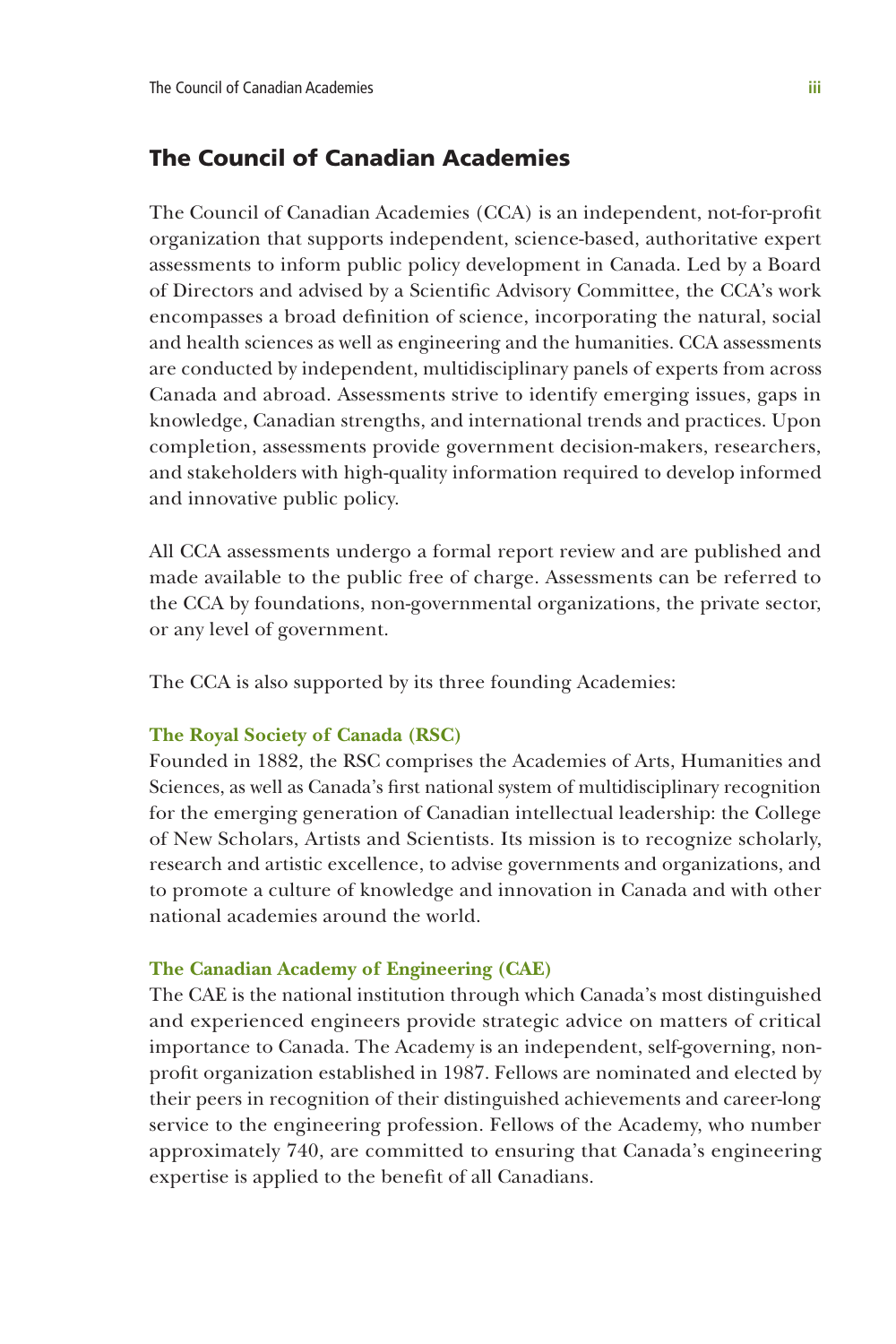#### **The Canadian Academy of Health Sciences (CAHS)**

The CAHS recognizes excellence in the health sciences by appointing Fellows based on their outstanding achievements in the academic health sciences in Canada and on their willingness to serve the Canadian public. The Academy provides timely, informed and unbiased assessments of issues affecting the health of Canadians and recommends strategic, actionable solutions. Founded in 2004, CAHS now has 670 Fellows and appoints new Fellows on an annual basis. The organization is managed by a voluntary Board of Directors and a Board Executive.

www.scienceadvice.ca @scienceadvice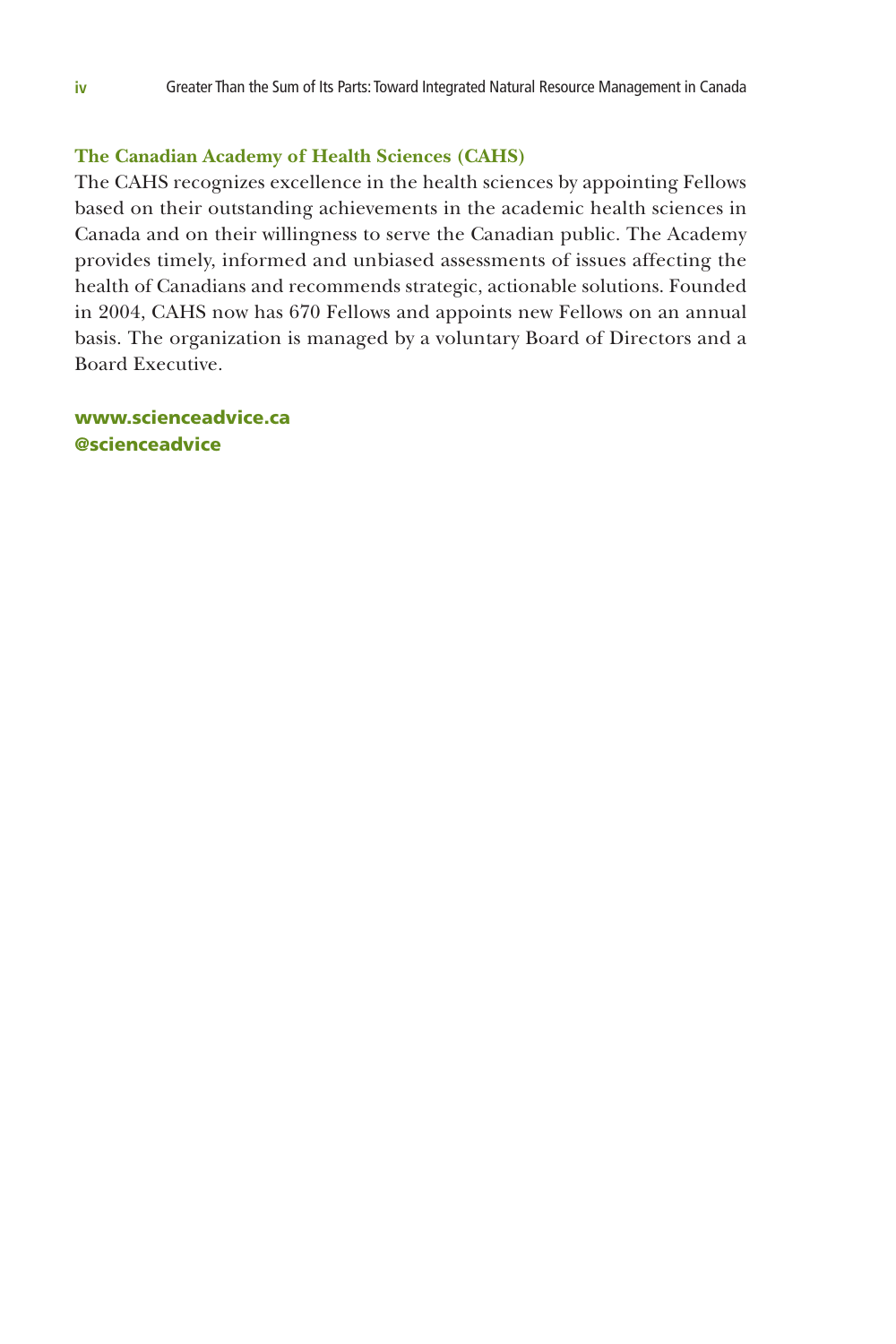## The Expert Panel on the State of Knowledge and Practice of Integrated Approaches to Natural Resource Management in Canada

Under the guidance of its Scientific Advisory Committee, Board of Directors, and founding Academies, the CCA assembled the Expert Panel on the State of Knowledge and Practice of Integrated Approaches to Natural Resource Management in Canada to undertake this project. Each expert was selected for their expertise, experience, and demonstrated leadership in fields relevant to this project.

**Cassie J. Doyle (Chair),** Former Deputy Minister, Natural Resources Canada; Former Associate Deputy Minister, Environment and Climate Change Canada; Strategic Advisor and former CEO, Canadian International Resources and Development Institute (Vancouver, BC)

**Fikret Berkes, FRSC,** Distinguished Professor Emeritus, Natural Resources Institute, University of Manitoba (Winnipeg, MB)

**Stan Boutin, FRSC,** Science Co-Director, Alberta Biodiversity Monitoring Institute; Professor and Alberta Biodiversity Conservation Chair, Biological Sciences, University of Alberta (Edmonton, AB)

**Matthew Carlson,** Ecologist, ALCES (Ottawa, ON)

**Thomas Dietz,** Professor, Sociology and Environmental Science and Policy, Michigan State University (East Lansing, MI)

**George Greene,** Founding Chair, Stratos Inc. (Ottawa, ON)

**Bram Noble,** Professor, Department of Geography and Planning and School of Environment and Sustainability, University of Saskatchewan (Saskatoon, SK)

**Nancy Olewiler,** Professor, School of Public Policy, Simon Fraser University (Vancouver, BC)

**Rachel Olson,** Team Co-Lead, Traditional Knowledge and Use Studies, Firelight Group (Vancouver, BC)

**Martin Olszynski,** Associate Professor, Faculty of Law, University of Calgary (Calgary, AB)

**Kirstie E. M. Simpson,** Retired Senior Advisor, Sustainable and Integrated Resource Management, Energy, Mines and Resources, Yukon Government (Whitehorse, YT)

**Ione L. Taylor,** Executive Director, Earth and Energy Resources Leadership, Department of Geological Sciences and Geological Engineering, Queen's University (Kingston, ON)

**Alain Tremblay,** Senior Environmental Advisor, Hydro-Québec (Montréal, QC)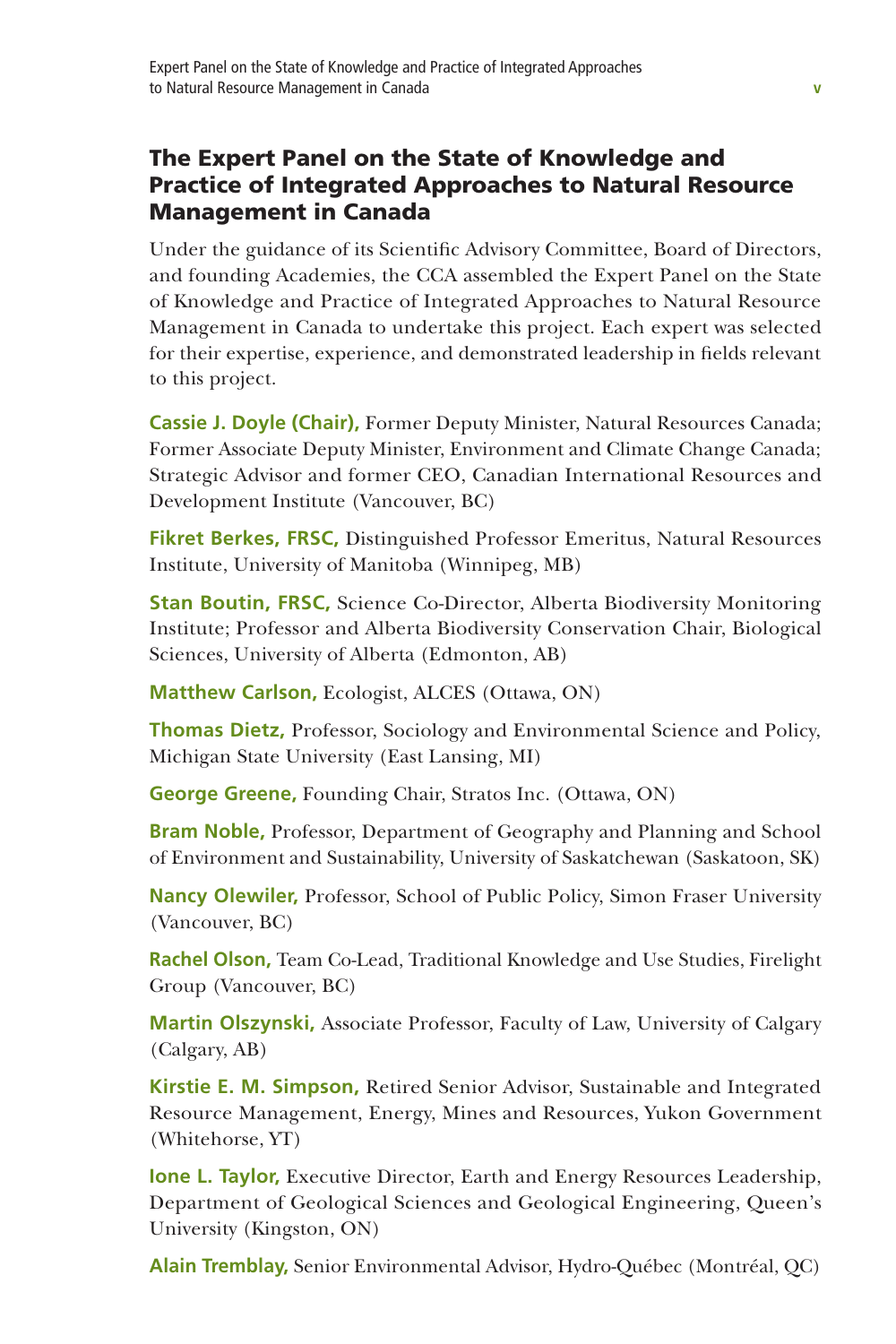### Message from the Chair

Natural resources constitute a key element of Canada's identity. The ongoing debates and division regarding how these resources are being developed underscore the importance and timeliness of this report, which explores integrated natural resources management in Canada. In the last few decades, the health of many of Canada's diverse ecosystems has been increasingly threatened and there has been a loss of public confidence in our system of natural resource management. The limitations of project-level management practices are becoming more evident, leading to conflict and delays. Several significant court cases in recent years have challenged the status quo approach to resource management. At the same time, there is real concern over the competitiveness of Canada's resource industries. It is clear that Canada needs to shift the way it plans and manages natural resource development away from siloed project-level processes toward more integrated approaches. The Expert Panel on the State of Knowledge and Practice of Integrated Approaches to Natural Resource Management in Canada hopes this report will support enhanced implementation of INRM in Canada to strengthen the sustainability and legitimacy of our systems of resource management.

The Panel found that while INRM has currency and is practiced to some extent in Canada today, little consensus exists on what this approach actually means and most importantly, how to achieve true integration. To help address this challenge, the Panel developed a definition and a corresponding set of eight critical characteristics of INRM, along with guidance on implementation drawing from both research and practice. The Panel recognizes that context is very important for INRM and thus there is no prescriptive implementation formula; however, INRM does call for a move away from a focus on individual projects toward wider geographic and temporal scales. The report was informed by some excellent models of INRM in Canada, although the Panel observed that the effectiveness of these approaches is often limited by a lack of resources or sustained implementation. The Panel also observed the importance of the legislative context for resource management and found that while current legislation is not a barrier to INRM, there remains room for improvement.

INRM is inherently complex, necessitating strong governance to incorporate a wide range of knowledge sources and ensure the involvement of a diverse group of actors. The complexity is compounded by the role of multiple jurisdictions in natural resource management, incomplete information and uncertainty, and a lack of documentation of lessons learned implementing INRM to date. The Panel grappled with this complexity throughout its assessment and has established a framework designed to capture and combine the many essential elements of INRM.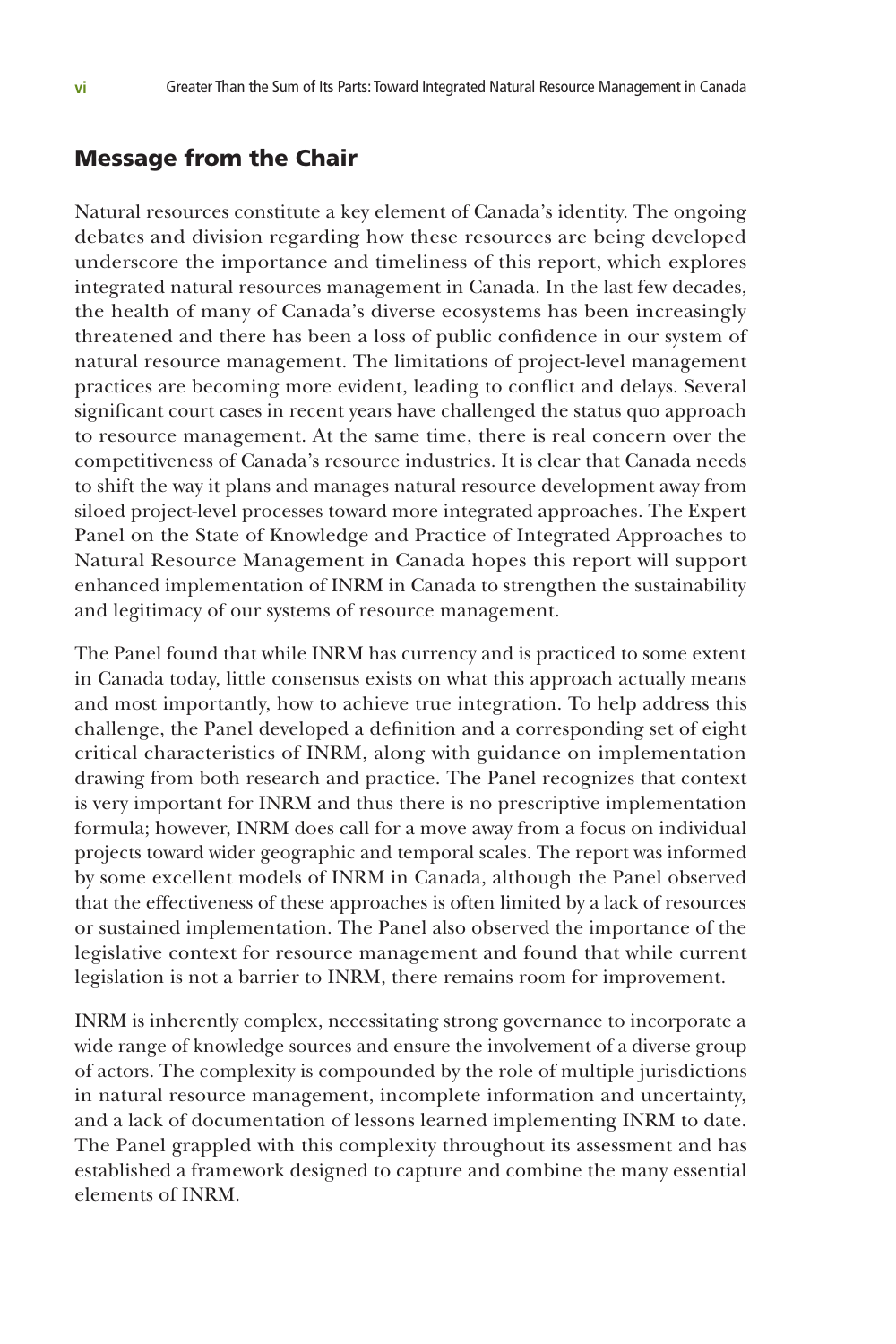Considerable effort by the Panel went into highlighting the role of Indigenous and local knowledge in INRM, as well as the importance of Indigenous participation in natural resource management decision-making. The Panel was concerned that while the Government of Canada is making commitments to implement the *United Nations Declaration on the Rights of Indigenous Peoples*, we have not adequately advanced our understanding of how to meaningfully bridge Indigenous rights, knowledge, history, and culture into resource decision-making in Canada. There is real potential for INRM to support reconciliation through shared decision-making, recognition of Indigenous rights, and mechanisms for bridging different ways of knowing. The Panel drew lessons from the experiences of comanagement regimes which have been early leaders in implementing INRM in Canada.

I wish to acknowledge Natural Resources Canada, Agriculture and Agri-Food Canada, and Environment and Climate Change Canada for referring this important topic to the Council of Canadian Academies (CCA) for expert review. The Panel benefited from valuable inputs from several practitioners throughout the assessment who are acknowledged in the report. On behalf of all the Panel members, I want to express my deep appreciation to the CCA staff who provided expert support to the Panel throughout the assessment. Finally, I am very grateful to the members of the Panel for their generous contribution of expertise and collaborative engagement throughout this process.

**Cassie J. Doyle, Chair** Expert Panel on the State of Knowledge and Practice of Integrated Approaches to Natural Resource Management in Canada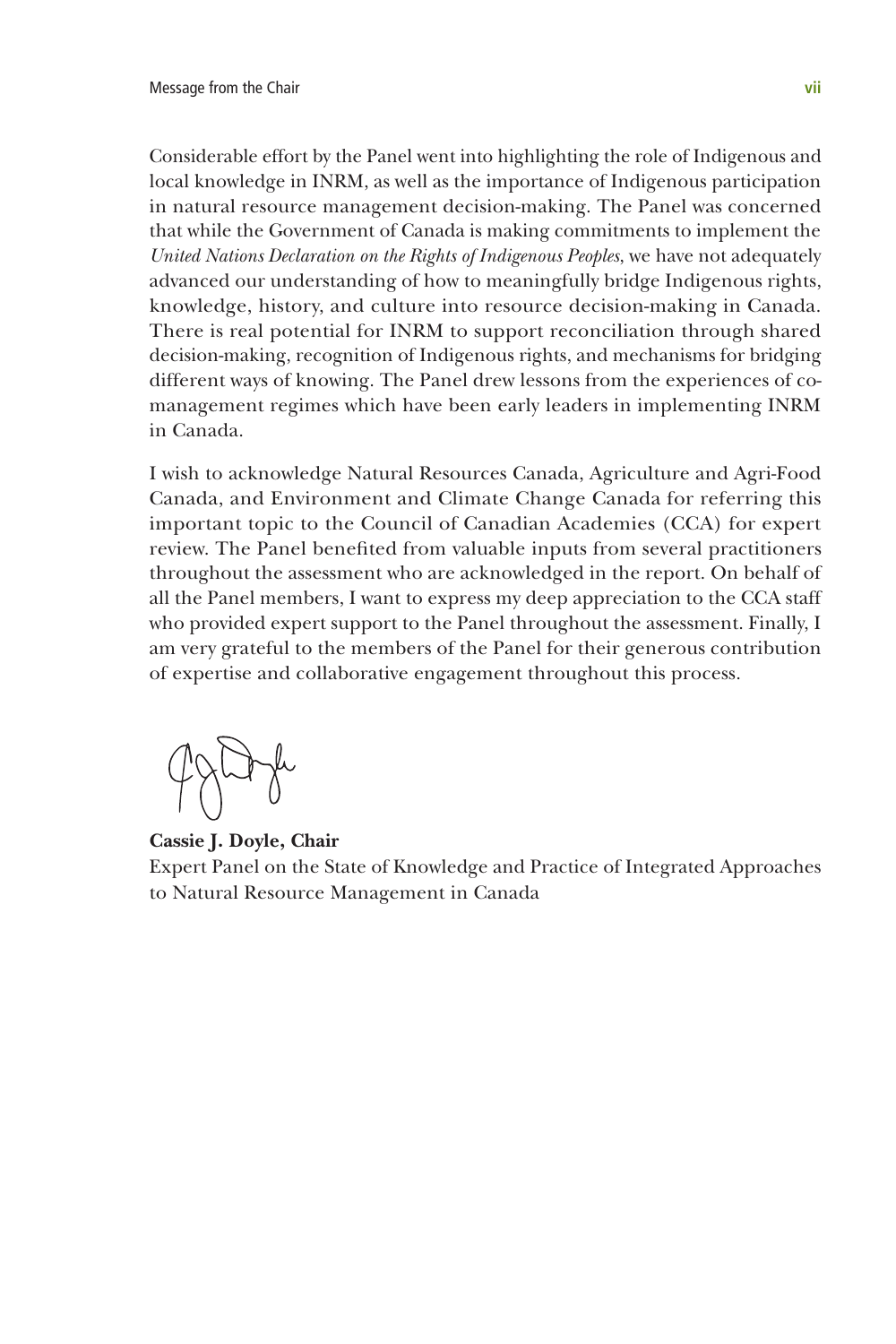## Message from the President and CEO

Canada is recognized the world over for its wealth of natural resources. However, efforts by public and private sector actors to care for, steward, and responsibly manage them have, at times, generated conflict. This is not unexpected at a time when climate change, environmental stress, coupled with economic opportunities, and other societal expectations are at work.

Some of the disputes are about the optimal way to collectively or individually manage these resources; others reflect broader societal, political, economic, and cultural issues. These issues help explain the timeliness of this assessment request from Natural Resources Canada, Agriculture and Agri-Food Canada, and Environment and Climate Change Canada — that the Council of Canadian Academies (CCA) convene an Expert Panel to review the evidence and current natural resource management practices and to consider ways in which an integrated approach to natural resources management could be used. Here, "integrated" refers not only to the attention given to multiple resources (e.g., land, water, and timber), but also to the multiple participants involved in the management process itself. It is for this reason that the title of the report is so apt: integrated natural resources management (INRM) is more than just the application of individual metrics and models; INRM involves individuals, groups, and communities, each with different sources of knowledge, ways of knowing, values, and rights. By definition, it must be "greater than the sum of its parts."

Taking on a topic of such importance for Canada requires leadership and expertise. I offer my sincere thanks to the Expert Panel Chair, Cassie Doyle, and the Panel members who volunteered their time and expertise to produce a comprehensive report that offers meaningful guidance to decision-makers and practitioners in moving forward to implement INRM across Canada. I would also like to thank the CCA Board of Directors, Scientific Advisory Committee, and our three founding Academies — the Royal Society of Canada, Canadian Academy of Engineering, and Canadian Academy of Health Sciences — for their guidance, leadership, and insight throughout the assessment process.

Cumuse

**Eric M. Meslin, PhD, FCAHS** President and CEO, Council of Canadian Academies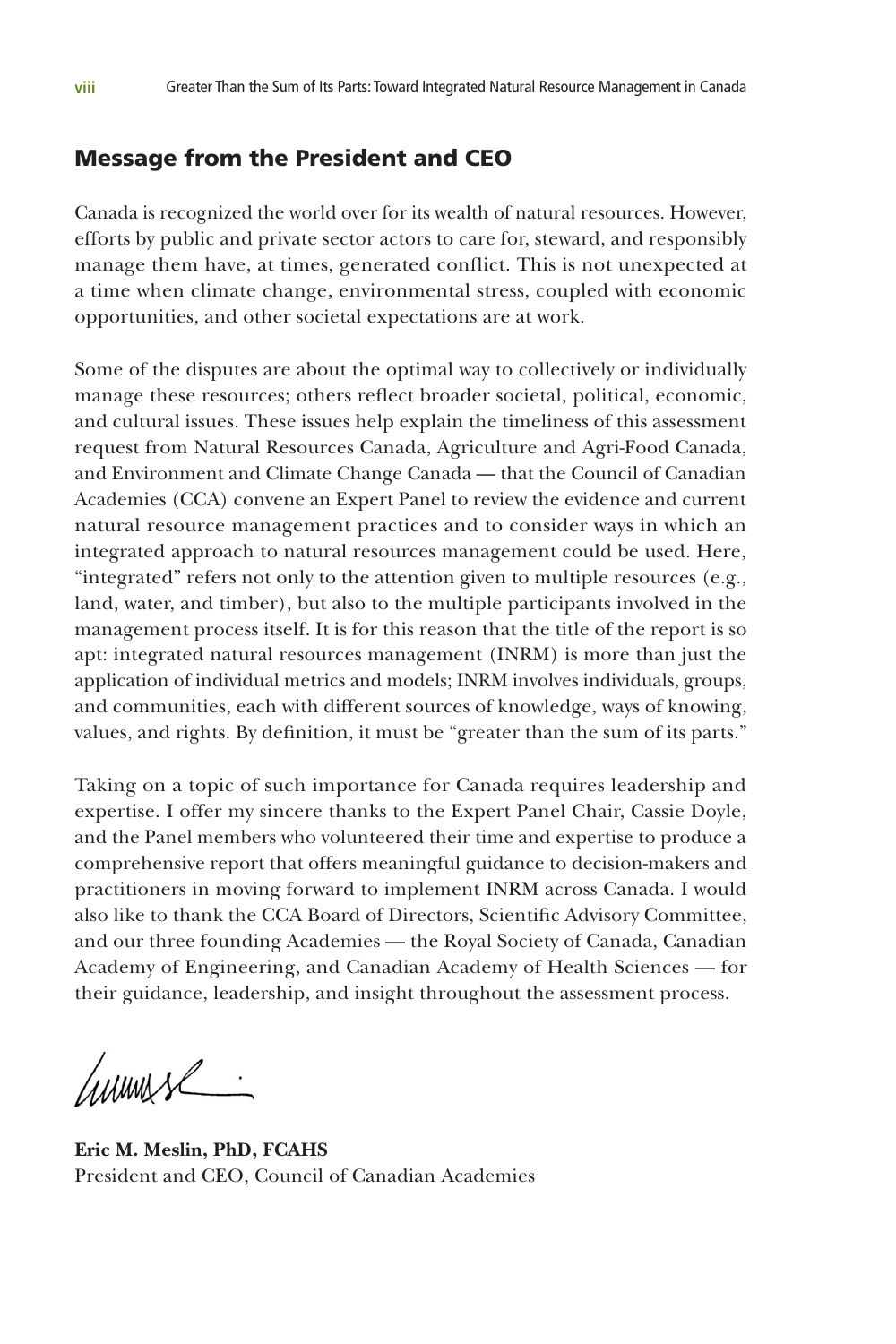## Acknowledgements

Over the course of its deliberations, the Panel reached out to several individuals and organizations who shared their experiences of the practice of INRM in Canada. The Panel wishes to thank the following people for their participation: Sandra Honour from the Government of Alberta for sharing her experience with the Integrated Resource Management System in Alberta; Brad Stelfox for providing expertise on land use sustainability at the start of this assessment; Diane Wilson (Parks Canada) and Thomas Nesbitt (Avati Associates) for sharing knowledge about the practice of co-management agreements in northern Canada; Jeremy Benson (BC Hydro) for discussing BC Hydro's Water Use Planning; and Derek Thompson (former Deputy Minister of Environment, Land and Parks, Government of British Columbia) for providing his views on shared governance in Haida Gwaii. Rob Smith and Peter Morrison (Midsummer Analytics) provided the Panel with a review of the approaches used to assess the values and costs of INRM.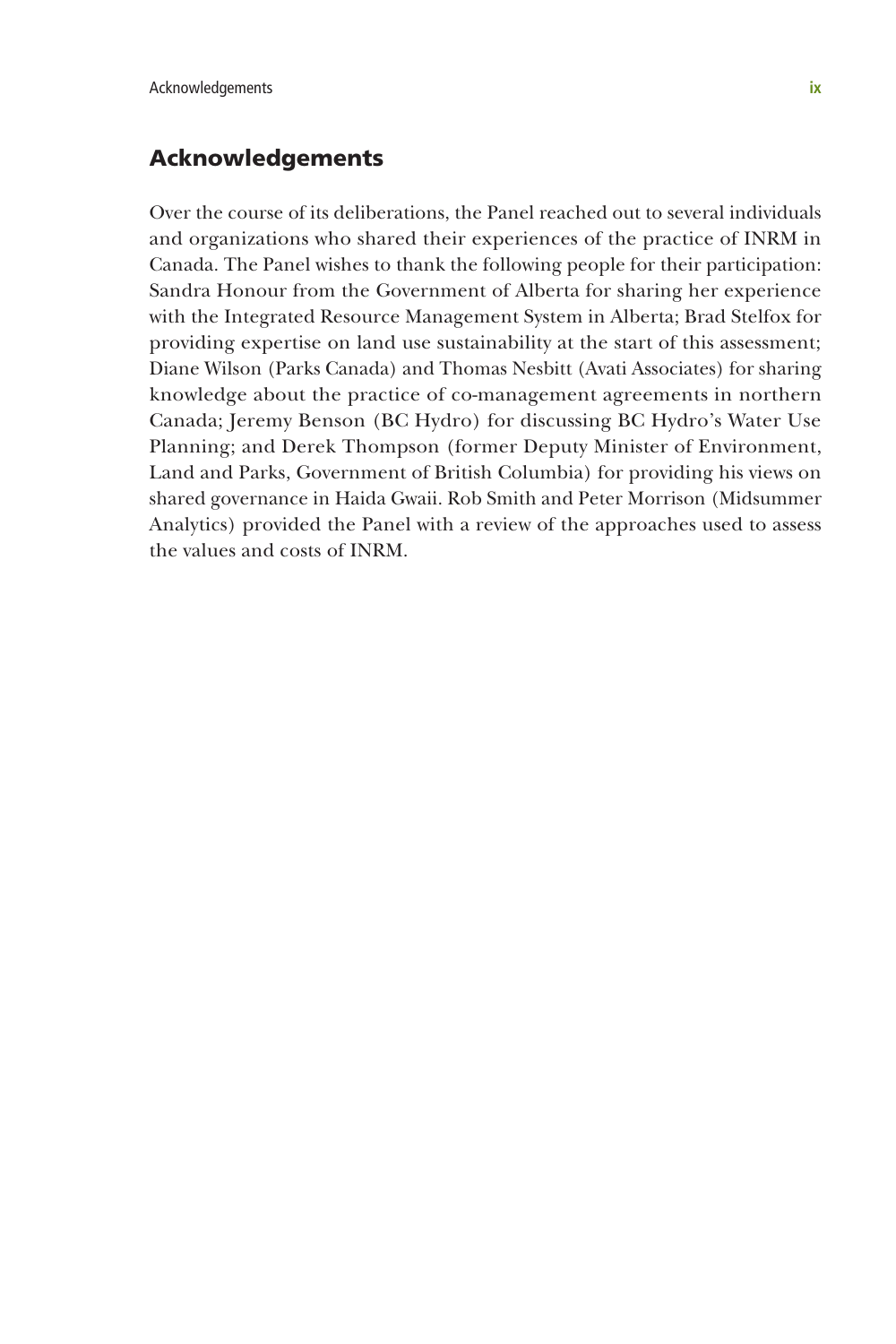## Project Staff of the Council of Canadian Academies

| Assessment Team: | Jérôme Marty, Project Director<br>Rebecca Chapman, Research Associate<br>Hilary Davies, Research Associate<br>Joanne Linnay, Project Coordinator<br>Suzanne Loney, Research Associate<br>Lennart Trouborst, Researcher<br>Weronika Zych, Senior Project Coordinator |
|------------------|---------------------------------------------------------------------------------------------------------------------------------------------------------------------------------------------------------------------------------------------------------------------|
|                  | With Assistance from: Tijs Creutzberg, Director of Assessments, CCA<br>Madison Downe, GIS Analysis, CCA                                                                                                                                                             |
| and:             | Clare Walker, Editor<br>Jody Cooper, Editorial Consultant<br>François Abraham, Communications Léon Inc.,<br>Certified Translator, Translation English-French                                                                                                        |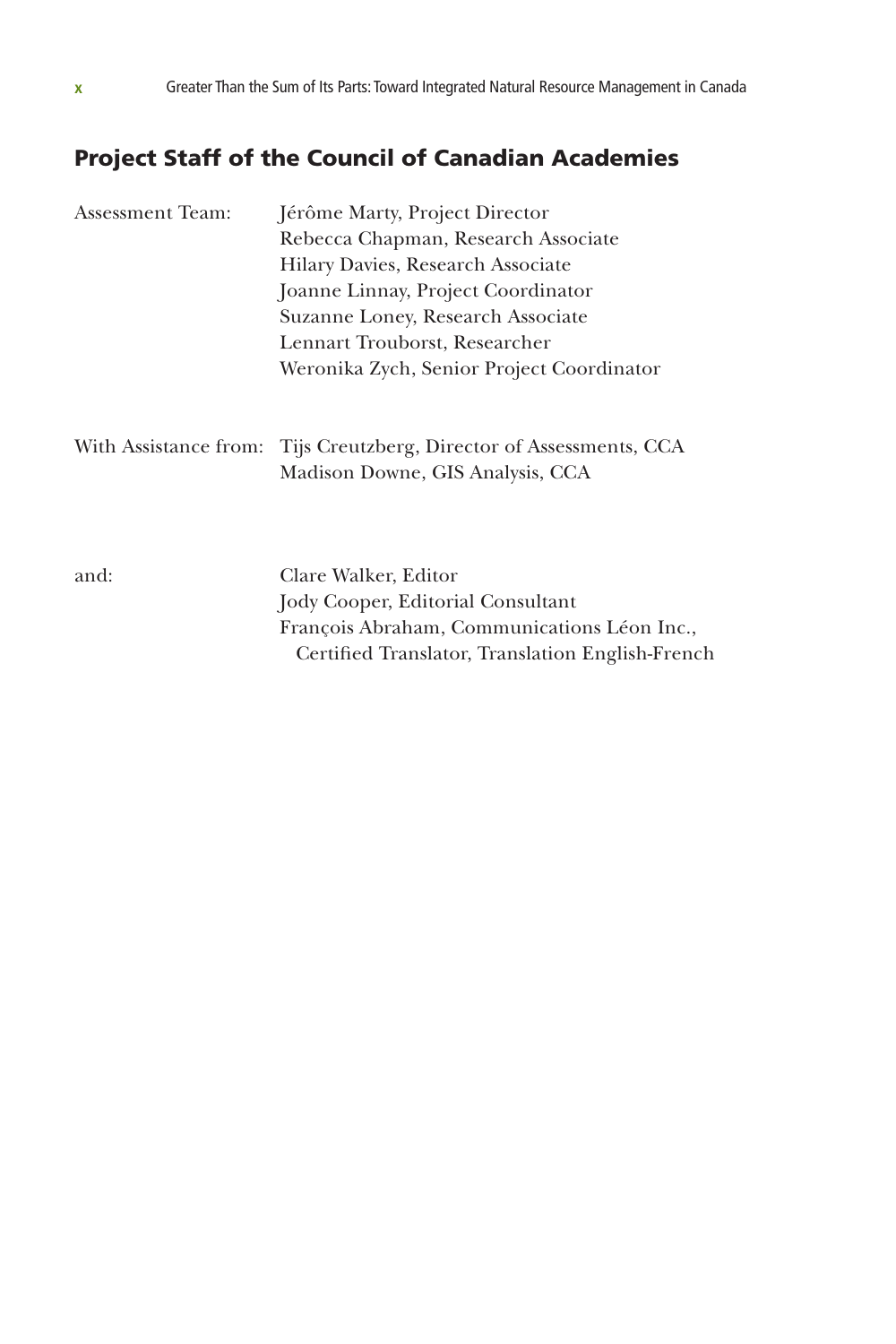## Report Review

This report was reviewed in draft form by reviewers selected by the CCA for their diverse perspectives and areas of expertise.

The reviewers assessed the objectivity and quality of the report. Their submissions — which will remain confidential — were considered in full by the Panel, and many of their suggestions were incorporated into the report. They were not asked to endorse the conclusions, nor did they see final report drafts before release. Responsibility for the final content of this report rests entirely with the authoring Expert Panel and the CCA.

The CCA wishes to thank the following individuals for their review of this report:

**Wiktor Adamowicz, FRSC,** Vice Dean and Professor, University of Alberta (Edmonton, AB)

**David Browne,** Director of Conservation, Canadian Wildlife Federation (Ottawa, ON)

**Elston Dzus,** Forest Ecologist, Alberta-Pacific Forest Industries Inc. (Boyle, AB)

**Lorne Greig,** Independent Environmental Scientist; Emeritus Environmental Scientist, ESSA Technologies Ltd. (Richmond Hill, ON)

**Thomas Gunton,** Director and Professor, Resource and Environmental Planning Program, Simon Fraser University (Burnaby, BC)

**Henry P. Huntington,** Owner, Huntington Consulting (Eagle River, AK)

**Merrell-Ann S. Phare,** Executive Director, Centre for Indigenous Environmental Resources (Winnipeg, MB)

**Jamie Snook,** Executive Director, Torngat Wildlife Plants and Fisheries Secretariat (Happy Valley-Goose Bay, NL)

**Brad Stelfox,** Founder and Landscape Ecologist, ALCES Landscape and Land-Use Ltd. (Calgary, AB)

The report review procedure was monitored on behalf of the CCA's Board of Directors and Scientific Advisory Committee by **Barbara Neis, C.M., FRSC,**  John Paton Lewis Distinguished University Professor, Memorial University of Newfoundland. The role of the peer review monitor is to ensure that the Panel gives full and fair consideration to the submissions of the report reviewers. The Board of the CCA authorizes public release of an expert panel report only after the peer review monitor confirms that the CCA's report review requirements have been satisfied. The CCA thanks Dr. Neis for her diligent contribution as peer review monitor.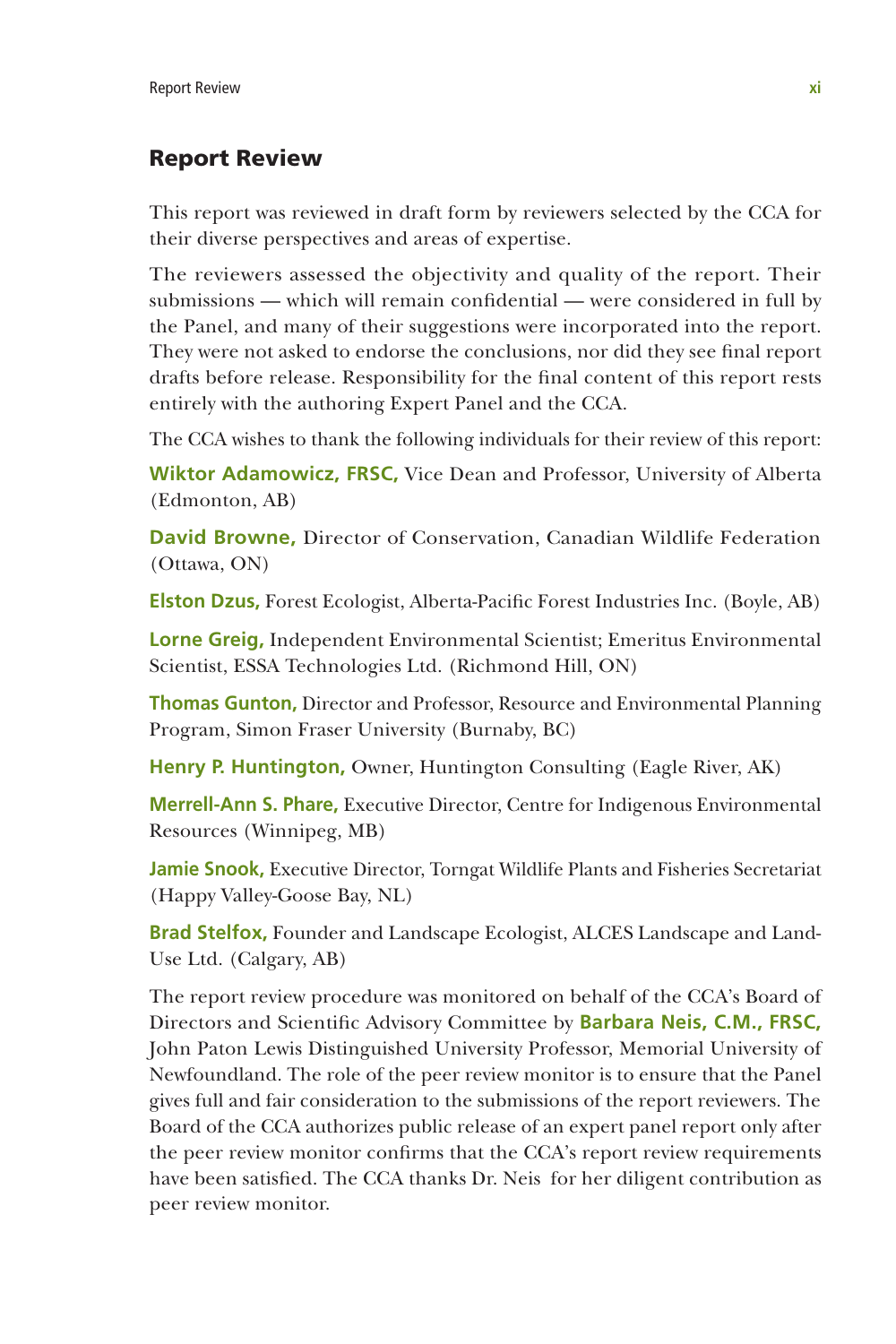## Executive Summary

Canada's culture and economy have always been linked with its natural resources. These resources are diverse and include wildlife and other components of biodiversity, water, forests, minerals, energy, and arable land for agriculture, among others. While demands on, and concerns for, Canada's natural resources reveal competing interests and values, they can also foster common goals and opportunities for new approaches to resource management.

In Canada, natural resource management decisions have historically been made on a project-by-project or sector-by-sector basis, and usually by a single government entity. This approach has come up significantly short, lacking a broad, "bird's-eye" perspective on project effects and often with a limited diversity of knowledge and viewpoints used to support informed decision-making. Integrated natural resource management (INRM) holds promise because it takes into account complexity, multiple scales, and competing interests, and brings these together to make informed decisions.

#### **The Charge to the Panel**

Natural Resources Canada (the Sponsor) asked the Council of Canadian Academies (CCA) to conduct an evidence-based assessment to answer the following question:

*What is the state of knowledge and practice of integrated approaches to natural resource management in Canada?*

To address the charge, the CCA assembled a multidisciplinary panel of 13 experts (the Panel) from across Canada and abroad. The Panel included both academic experts and practitioners of integrated approaches to natural resource management. The Panel and the Sponsor underscored the importance of recognizing the rights and values of Indigenous Peoples for this assessment, particularly the role of Indigenous and local knowledge (ILK) and the involvement of Indigenous Peoples in natural resource management decision-making.

#### **Current Context and the Integration Imperative**

**Integration is needed to address current realities, and overcome the limitations of conventional approaches which focus on managing individual activities and resources.** 

Natural resource managers are confronted by challenges that include the intensification of environmental and social pressures, increasingly global competition, regulatory uncertainty, the impacts of climate change, and public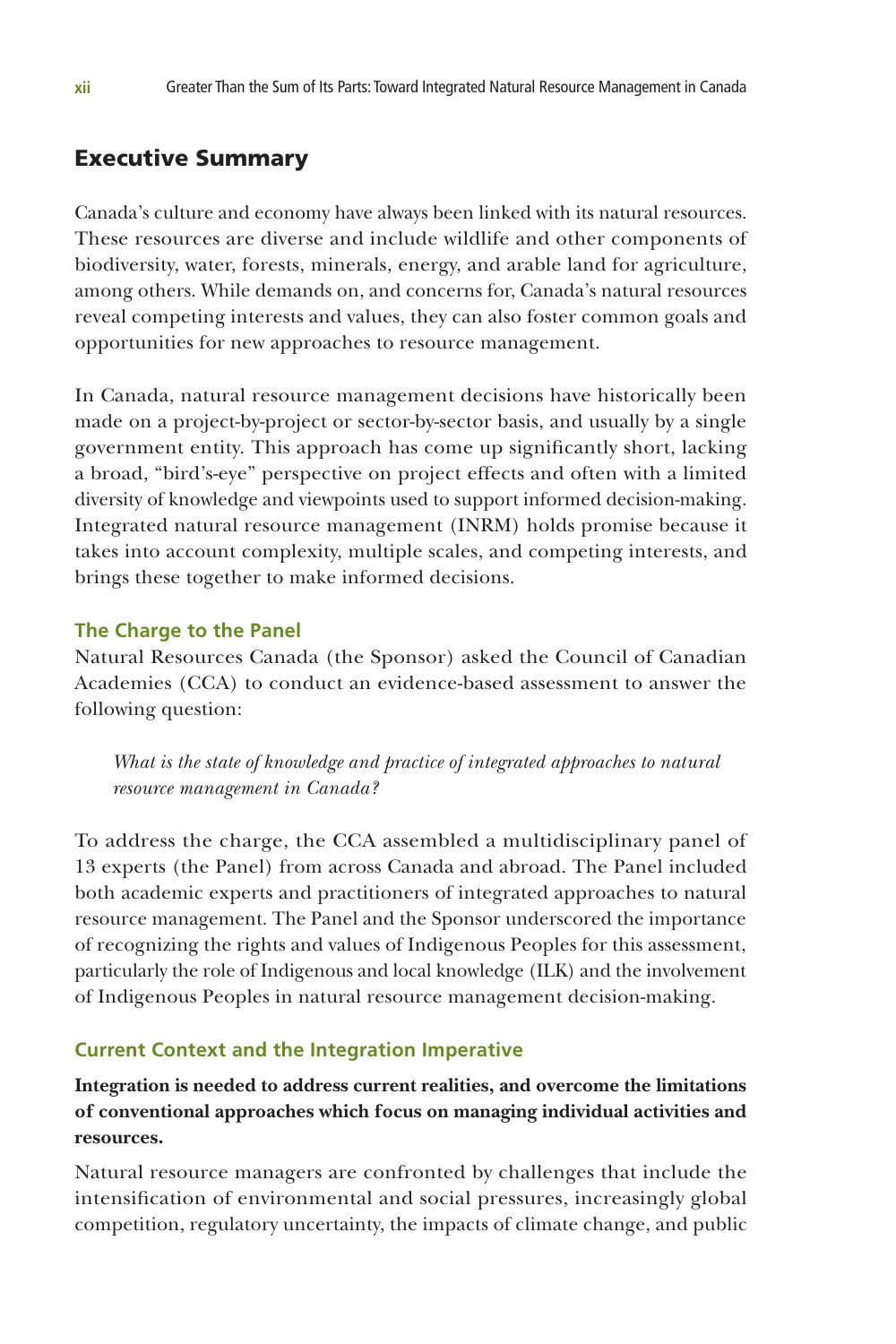distrust. In the Canadian context, resource management is also undergoing changes in response to growing jurisdictional complexity, increased recognition of the rights of Indigenous Peoples, and commitment to reconciliation. As such, it is often difficult to make decisions about natural resources in Canada that are widely accepted.

INRM can leverage promising practices to address these challenges. Some INRM features that are particularly well suited for this task include extensive engagement processes, regional orientation, evaluation of trade-offs, and inclusion of all relevant jurisdictions. In the Panel's view, INRM is needed because conventional approaches to managing individual activities and resources are no longer sufficient.

## **A Framework for INRM**

As the Panel undertook the charge, members quickly observed that INRM, as a concept, is subject to many interpretations and, as such, is difficult to define. To guide deliberations, the Panel defined INRM as:

a way of managing human activities and natural resources that weighs and integrates multiple land uses, rights, needs, ways of knowing, and values across jurisdictional, temporal, and spatial scales to achieve environmental, economic, social, and cultural objectives.

The Panel's definition assumes a holistic account of *natural resources* that reflects the full spectrum of human activities. It includes a range of resources, services, and uses, including oil, gas, minerals, agricultural lands, forest, water, soil, wildlife and fish and, more broadly, ecosystems and the biodiversity they contain. Importantly, the definition also includes the other ecosystem services natural resources provide, such as water supply and regulation, erosion control, carbon sequestration, recreation, and cultural uses.

The Panel also identified eight defining characteristics of INRM. *An integrated approach to natural resource management is one that:* 

- *• pursues clear and comprehensive goals and objectives;*
- *• plans, manages, and monitors at appropriate geographic scales and timeframes;*
- *• engages all relevant jurisdictions;*
- *• involves rights holders and interested and affected parties;*
- *• weighs multiple values, uses, and functions;*
- *• assesses alternatives and trade-offs;*
- *• includes multiple ways of knowing; and*
- *• addresses uncertainty.*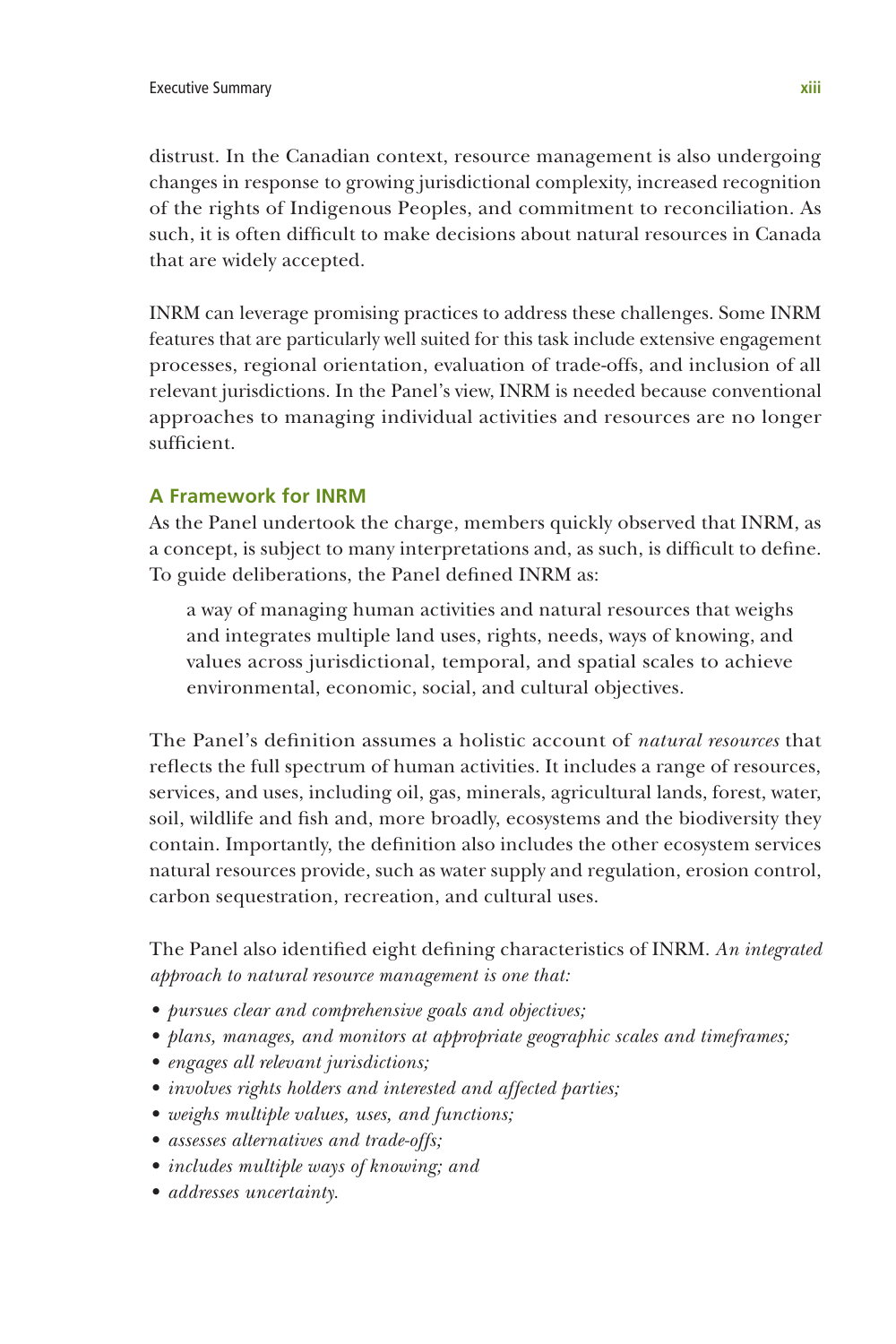Every natural resource management system is unique so some of these characteristics may be more relevant than others. However, robust efforts to implement INRM are likely to encompass all eight of these characteristics to some degree.

## **INRM calls for higher-order decision-making that embraces land-use planning and strategic assessment at regional scales, enabling better and more efficient decision-making at project-specific stages.**

In INRM, decision-makers emphasize scale-appropriate planning and evaluation in order to assess the cumulative effects of resource use; to weigh and consider the multiple values, uses, and functions of an ecosystem; and to identify tradeoffs in resource management. Current project-based approval processes often exclude small projects, impose artificially narrow temporal and spatial scales, and ignore cumulative effects. While many existing regimes emphasize projectspecific environmental assessments and permitting processes, leading practices for implementing INRM are characterized by a greater focus on land-use plans, and regional and strategic environmental assessments early in the process. The effectiveness of project-level approvals would be enhanced if they were implemented within the context of a regional plan or more strategically focused regional environmental assessment initiatives. Likewise, effective INRM includes strong links among regional-level plans and targets and project-level decisions.

INRM includes integration across the continuum of decision-making, as summarized in Figure 1. From the outset INRM is underpinned by legislation, treaties, and policies (which are themselves a function of societal rights, values, and norms). These then lay the foundation for regional planning processes that are inclusive, comprehensive, and informed by multiple ways of knowing. Land-use plans in turn inform the development of regional and strategic environmental assessments that consider cumulative effects and then inform and simplify project-level environmental assessments. Licensing and permitting decisions flow from these assessments. Monitoring, evaluation, and learning by doing are relevant across the continuum.

The Panel notes that INRM is not an all-or-nothing proposition. Incremental progress can be made to implement resource management approaches that increasingly satisfy the eight defining characteristics of INRM. In the Panel's view, rather than calling for an entirely new approach to decision-making, INRM puts a greater focus on regional planning processes early in the continuum.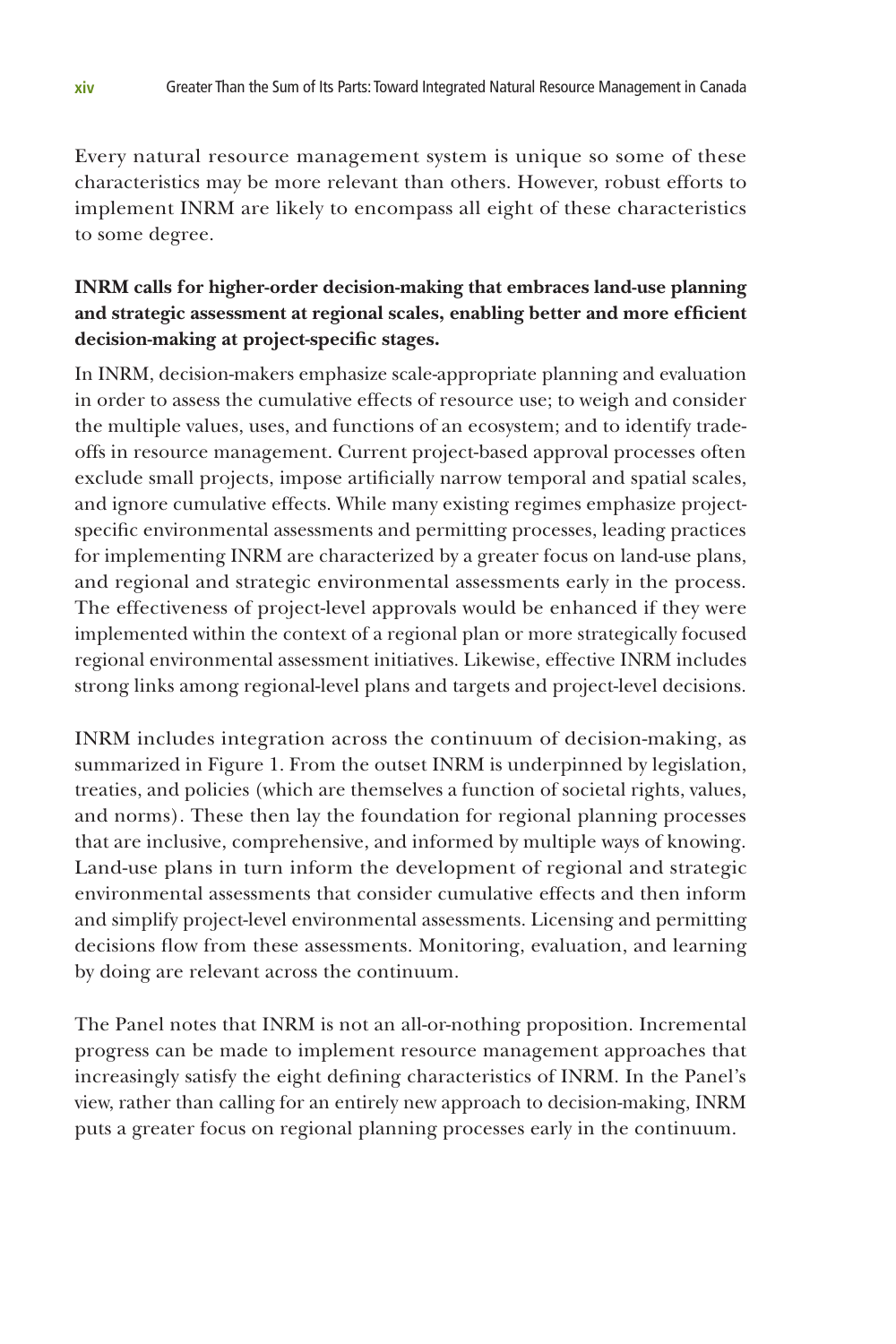

#### *Figure 1*

#### **Continuum of Integrated Natural Resource Management Decision-Making**

INRM applies across the continuum of natural resource management decision-making. It originates in legislation, treaties, and policies that lay the foundation for regional land-use planning. This in turn informs regional and strategic environmental assessments and subsequent project-level environmental assessments, which can then lead to licensing and permitting decisions. Process and outcome monitoring and evaluation can apply across the continuum to support ongoing learning. The eight characteristics of INRM are relevant throughout.

## **Knowledge for INRM**

#### **We know enough to act.**

The foundation of knowledge and supporting tools related to resource management is sufficiently developed to enable INRM. Knowledge plays a critical role in INRM decision-making, improving the quality of decisions, building confidence, and understanding the values and limitations of information used to make a decision. There is growing recognition that the dynamics of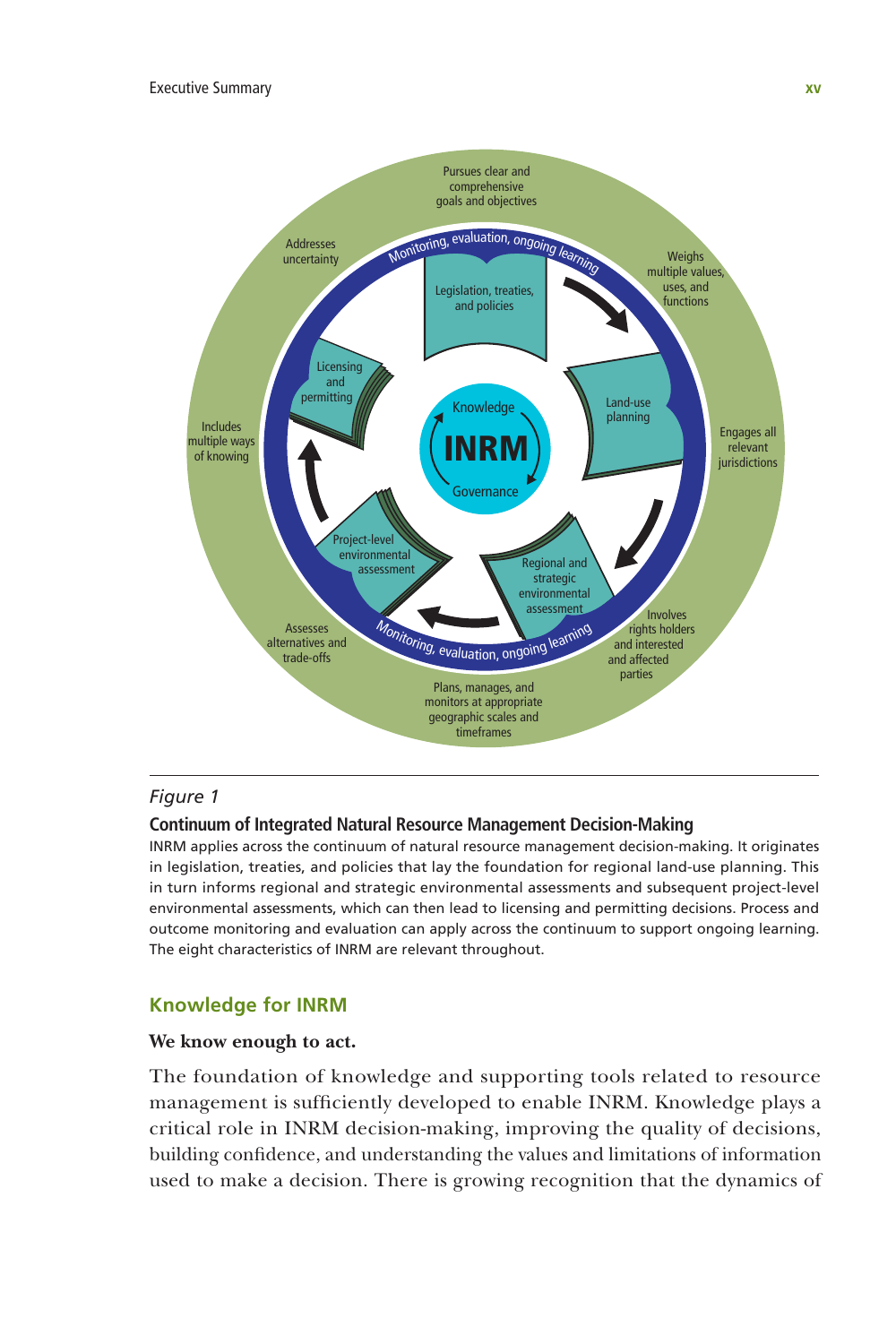complex systems require an inclusive approach to knowledge-gathering so as to increase the range of knowledge brought to bear on a question. Multiple temporal and geographical scales are also important features of INRM, as is the need to recognize and account for multifunctional landscapes. The collection of new knowledge through monitoring is also important in INRM — it allows for the assessment of the performance of resource management strategies. Current monitoring efforts tend to be fragmented; to inform INRM, greater emphasis is needed on comprehensive monitoring of ecosystems across large regions and long timeframes.

Effective INRM depends not just on a wide range of knowledge but also on how that knowledge is applied. Reliance on emerging data-sharing tools and networks, as well as new strategies for applying this knowledge to decisionmaking, are contributing to our ability to practice INRM. Examples of tools for data sharing include geographic information system (GIS) and modelling, while tools for applying knowledge to decision-making include threshold analysis, trade-off analysis, and cumulative effects assessment. Knowledge diversity and application tools both support inclusive, comprehensive, and adaptive resource management and appropriately communicate and manage uncertainties.

While the theory behind INRM is well described in the literature, there is less empirical evidence on successes and challenges where INRM has been implemented. Initiatives across Canada, including the British Columbia Cumulative Effects Framework, Alberta's *Land Stewardship Act*, and the *Mackenzie Valley Resource Management Act*, show the growing inclusion and importance of practitioner insights that supplement theoretical and academic knowledge. While there is a wealth of experience in implementing management approaches in Canada that include several characteristics of INRM, in general undertakings have not been comprehensive and are often ultimately scaled back. Documentation of ongoing efforts by the provincial governments in British Columbia and Alberta to manage cumulative effects will help demonstrate learnings that can be applied to future initiatives.

Knowledge-sharing networks, a tolerance for decision-making under uncertainty, and better coordination of research and monitoring efforts can foster interdisciplinary knowledge creation and knowledge exchange at scales relevant to INRM. Actors can start to make better-informed decisions with existing knowledge while continuing to strengthen the creation and systematic distribution of information to fill knowledge gaps.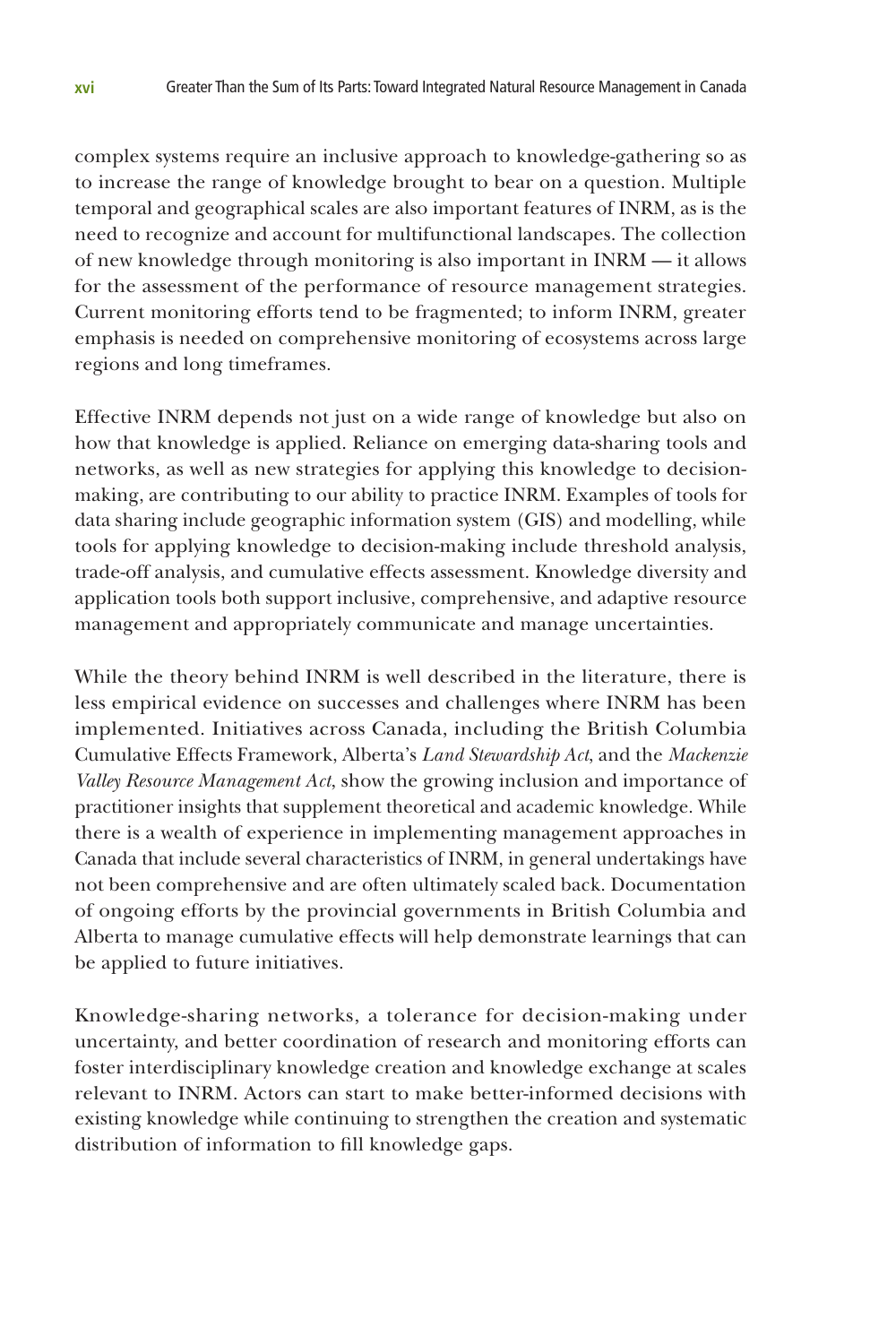### **INRM is built on a foundation of knowledge that effectively bridges Western science and Indigenous and local knowledge.**

Knowledge is the foundation for making informed decisions and implementing adaptation measures for changing environments and conditions. The complexity, uncertainty, and multiscaled nature of natural resources calls for a commensurate sophistication in the knowledge used to inform decision-making. INRM takes advantage of all relevant knowledge and ways of knowing. In Canada, both Western science and ILK are particularly important for INRM.

The bridging of knowledge systems can increase the effectiveness of INRM because consideration of multiple forms of knowledge produces better decisions. The Panel suggests that co-design of a bridging process will best incorporate ILK. The goal of bridging knowledge is not to reduce each source of data into one unified collection of information, but rather to consider and weigh each piece of knowledge in the context of its source. Early examples of success in bridging Western science with ILK offer a model for incorporating different ways of knowing. However, considerable work remains to ensure that practitioners are comfortable in co-designing processes for ensuring knowledge integrity. Challenges include a lack of well-established methodologies for bridging knowledge, the fact that knowledge is often based in different scales, and significant inequities in power among knowledge holders at times, with deference given to Western science. While these challenges may serve to deter resource managers from attempting to incorporate ILK in decision-making, making goodfaith efforts to bridge ways of knowing is an essential first step. The Government of Canada's commitment to reconciliation and to the *United Nations Declaration on the Rights of Indigenous Peoples* (UNDRIP) calls for further efforts to elevate our collective capacity and mainstream methods for incorporating ILK into resource decision-making.

## **Governance for INRM**

#### **Careful and inclusive design of INRM governance is essential to its success.**

The value of INRM comes from applying knowledge to decision-making through a carefully designed and implemented governance process. INRM calls for more inclusive forms of governance involving a broader set of actors and expanded ways of knowing, thereby legitimizing and improving the quality of decisionmaking. Research and practical experience have shown that effective governance involves a range of approaches that correspond with the nature and complexity of the resource management issues and processes under consideration. The governance approaches that have evolved in Canada over recent decades can be placed along a spectrum, from consultative to collaborative to shared (Figure 2).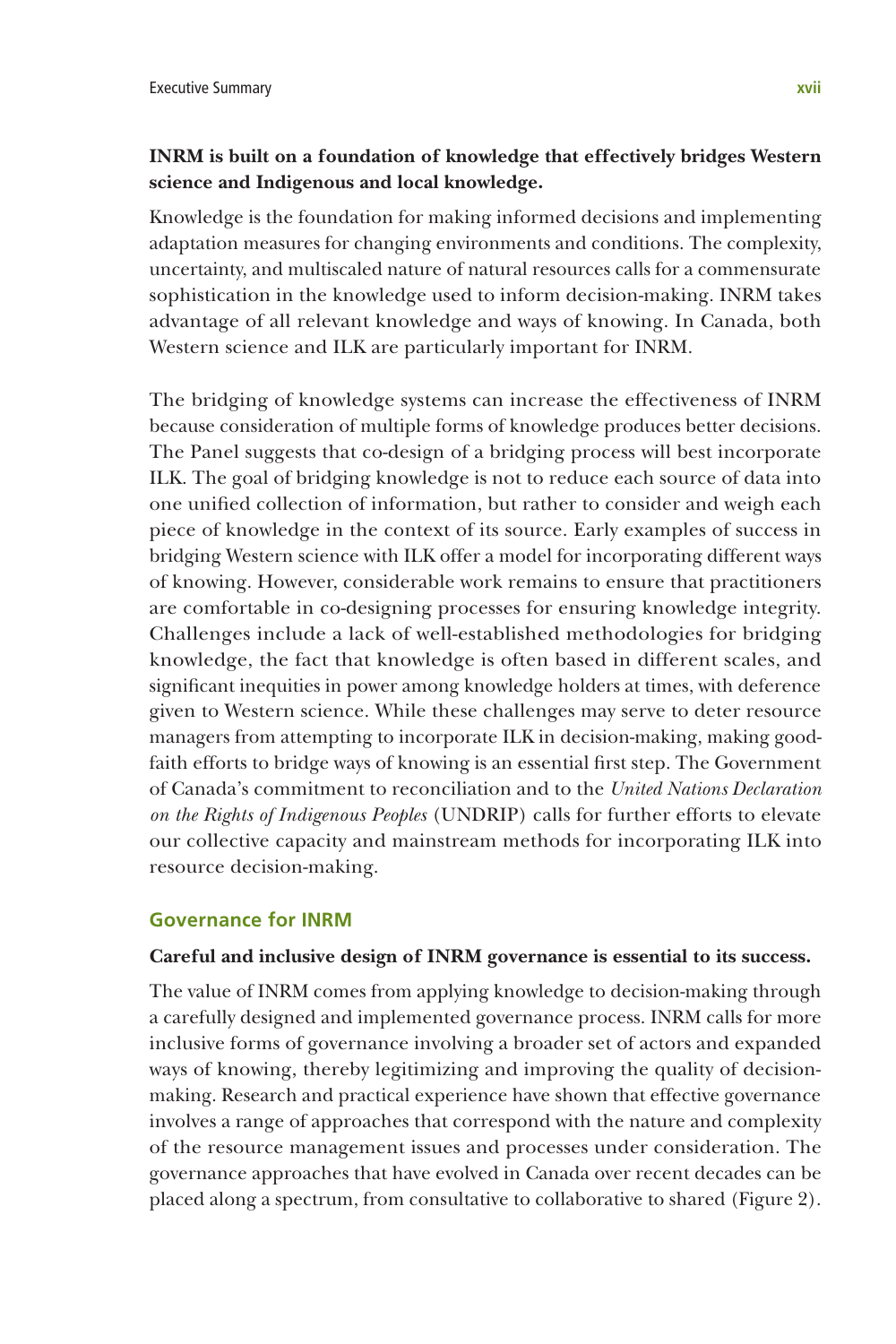Moving along the consultative-collaborative-shared spectrum, each approach represents an increasing and more substantive involvement of more than one actor in decision-making and accountability. Although progression along this spectrum is often desirable, there may be one or more aspects of INRM (e.g., legislation, policy, planning, project review, monitoring) for any given circumstance that dictate a more consultative approach.

Regardless of the approach, governance in INRM extends beyond whichever government has authority over the resource (e.g., federal, provincial, territorial, Indigenous) to include all relevant actors. Actors are more likely to buy into results, help identify solutions, and put them into practice if they are involved in decision-making. This begins with process design; in the Panel's experience, effective design is co-design — that is, the relevant actors collaboratively design the governance system from the outset. Governance that is inclusive in design and decision-making brings legitimacy and improves outcomes.



## *Figure 2*

#### **A Spectrum of Natural Resource Governance Approaches in Canada**

Governance approaches can exist along a spectrum from consultative to collaborative through to shared governance.